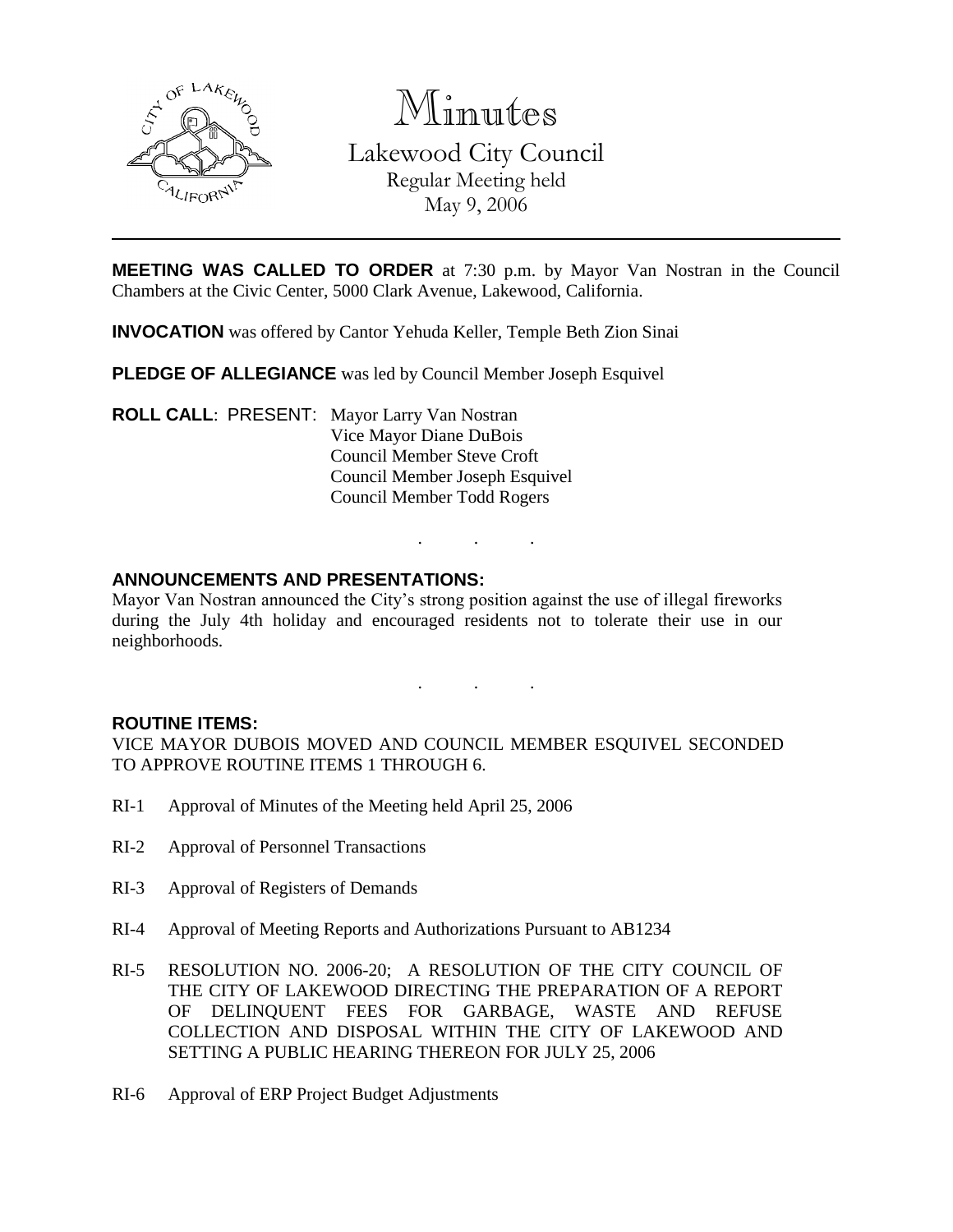City Council Minutes May 9, 2006 Page 2

# **ROUTINE ITEMS:** Continued

UPON ROLL CALL VOTE, THE MOTION WAS APPROVED:

AYES: COUNCIL MEMBERS: Esquivel, DuBois, Rogers, Croft and Van Nostran NAYS: COUNCIL MEMBERS: None

## **1.1 • APPLICATION SUBMITTAL FOR COMMUNITY DEVELOPMENT BLOCK GRANT FISCAL YEAR 2006-07**

. . .

Community Development Director Chuck Ebner gave a presentation based on the memo contained in the agenda and stated the City would be receiving \$757,519 in Block Grant funding through the U.S. Department of Housing and Urban Development. He reviewed the objectives of the program and reminded that not less than 70 percent of the funds are to be used for activities that benefit low and moderate income persons. He briefly reviewed the short-term goals under the Action Plan and the proposed projects for fiscal year 2006-07. It was the recommendation of staff that the City Council conduct a public hearing and approve the FY 2006-07 Action Plan and authorize the City Manager to submit the CDBG funding application and required certifications.

Mayor Van Nostran inquired if all funding from last year had been expended. Mr. Ebner responded by stating that sometimes funding was carried over, such as funds allocated for the Weingart Senior Center Improvements which required funding from two program years in order to complete the needed work. He also noted that the Fix Up/Paint Up Program which had previously been funded by CDBG funds, was now funded through the Housing Set Aside funds, freeing CDBG funds to carry on other necessary programs.

Mayor Van Nostran opened the public hearing at 7:40 p.m. and called for anyone in the audience wishing to address the City Council on this matter. There was no response.

COUNCIL MEMBER ROGERS MOVED AND COUNCIL MEMBER CROFT SECONDED TO APPROVE STAFF'S RECOMMENDATIONS. UPON ROLL CALL VOTE, THE MOTION WAS APPROVED:

. . .

AYES: COUNCIL MEMBERS: Esquivel, DuBois, Rogers, Croft and Van Nostran NAYS: COUNCIL MEMBERS: None

## **1.2 • AWARD OF BID FOR PUBLIC WORKS PROJECT NO. 06-3, WATERMAIN REPLACEMENT 2006**

Public Works Director Lisa Rapp made a presentation based on the memo contained in the agenda and reported nine bids had been received for the replacement of approximately 2.4 miles of water mains in residential streets bounded by Carson Street, Harvey Way, Josie Avenue and Monogram Avenue. The cast iron water mains would be replaced with eightinch PVC water pipe. The project was scheduled to commence in June and be completed in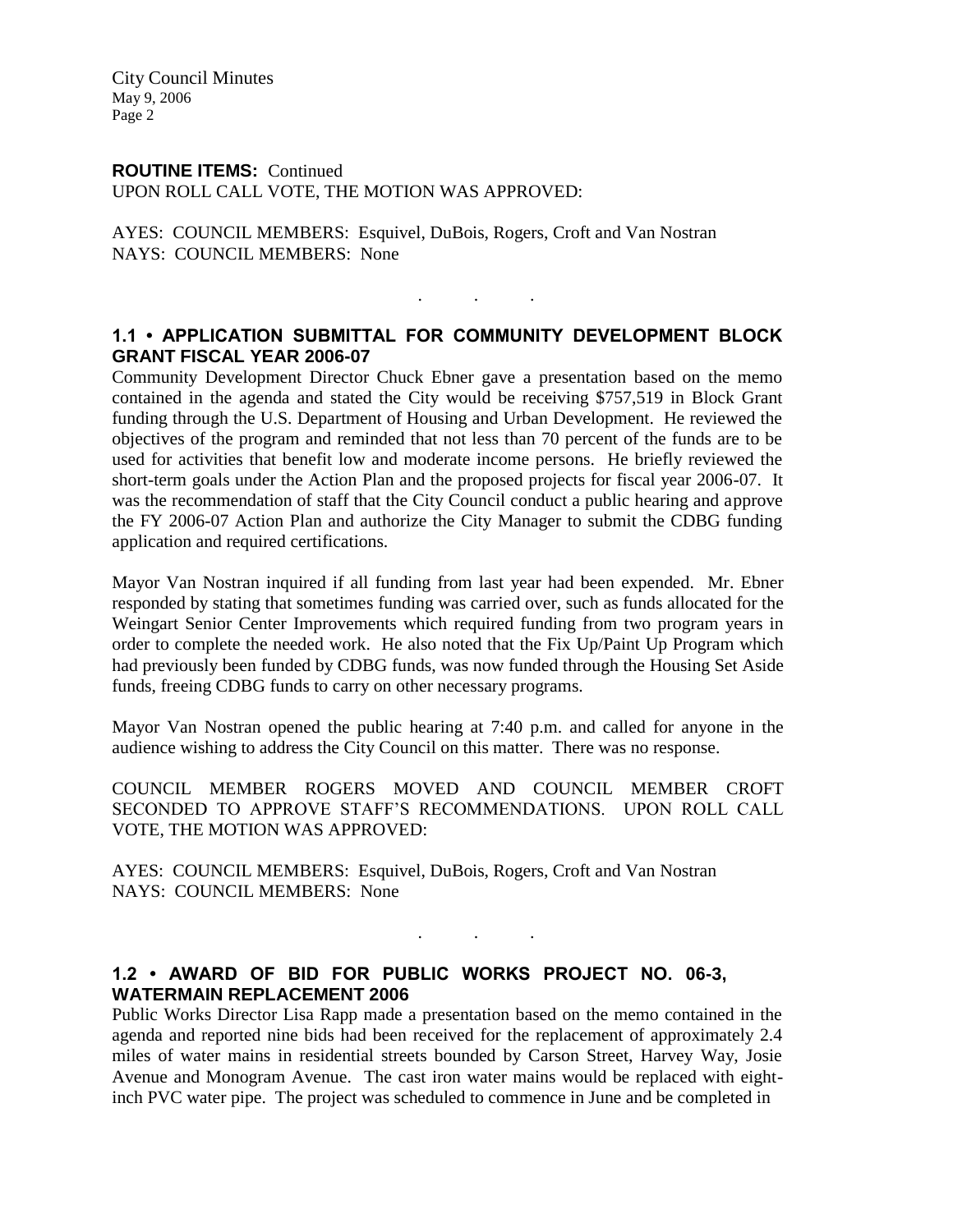City Council Minutes May 9, 2006 Page 3

## **1.2 • AWARD OF BID FOR PUBLIC WORKS PROJECT NO. 06-3, WATERMAIN REPLACEMENT 2006** - Continued

October of 2006. She also advised that correspondence had been received from Sully-Miller Contracting Company protesting the award of bid based on the lowest bidder's very low cost on one of the line items in the bid, which they considered an irregularity in the bid. Staff's position was that a contractor was free to bid a low amount, provided they would be prepared to supply that item at the quoted cost. It was the recommendation of staff that the City Council approve the plans, specifications and working details for the project; award the contract to the lowest bidder, T. A. Rivard, Inc. in the amount of \$1,247,095; appropriate \$260,000 from the Water Fund to the project account; authorize staff to approve a cumulative total of change orders as needed not to exceed \$125,000; and reject the letter of protest submitted by Sully-Miller Contracting.

City Attorney Steve Skolnik advised that one line item on a bid did not make a bid irregular merely because it was substantially lower than other bidders had quoted for the same item. He also advised that while a minor irregularity in a bid document might allow the City Council to reject a bid, it did not compel them to reject a bid. He advised rejection of the protest be a specific additional point in the staff's recommendation.

Responding to a question from Vice Mayor DuBois, Water Resources Director Jim Glancy stated that the water main replacement program was a 25-year capital improvement program.

In response to a question by Council Member Rogers, Ms. Rapp stated that staff had reviewed bids for similar projects received over the past seven years and that bid amounts for the subject item varied widely.

Mr. Tim Rivard, T. A. Rivard, Inc., stated he had lived in the area for many years and was familiar with local soil conditions. He noted that he had bid a low price on the subject item as he felt, with his personal knowledge, that the material would be unnecessary.

Mayor Van Nostran opened the public hearing at 7:46 p.m. and called for anyone in the audience wishing to address the City Council on this matter. There was no response.

COUNCIL MEMBER ROGERS MOVED AND COUNCIL MEMBER CROFT SECONDED TO APPROVE STAFF'S RECOMMENDATIONS, INCLUDING REJECTION OF THE PROTEST. UPON ROLL CALL VOTE, THE MOTION WAS APPROVED:

AYES: COUNCIL MEMBERS: Esquivel, DuBois, Rogers, Croft and Van Nostran NAYS: COUNCIL MEMBERS: None

. . .